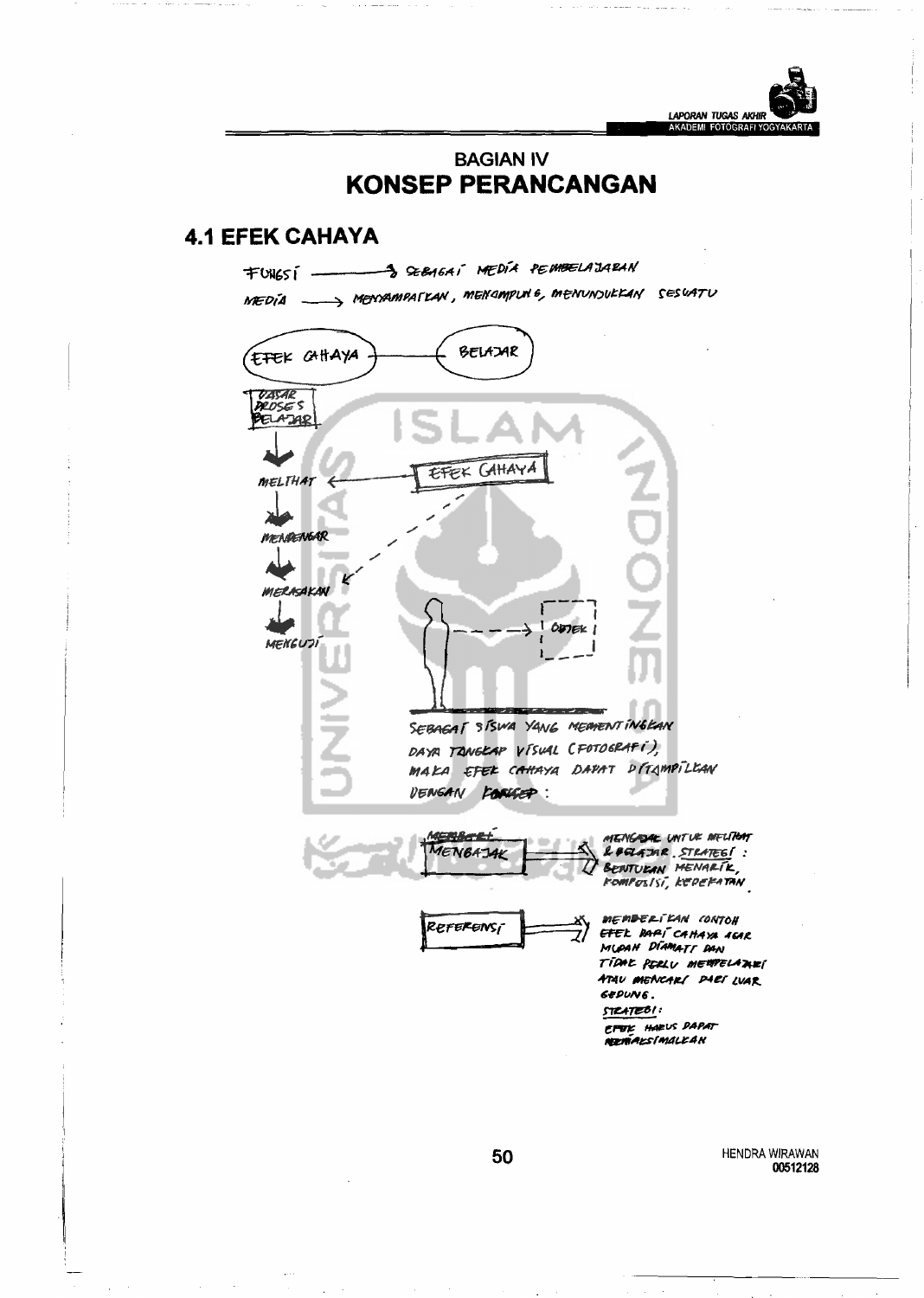

## **4.2 PENCAHAYAAN ALAMI**

TOP LIGHTING

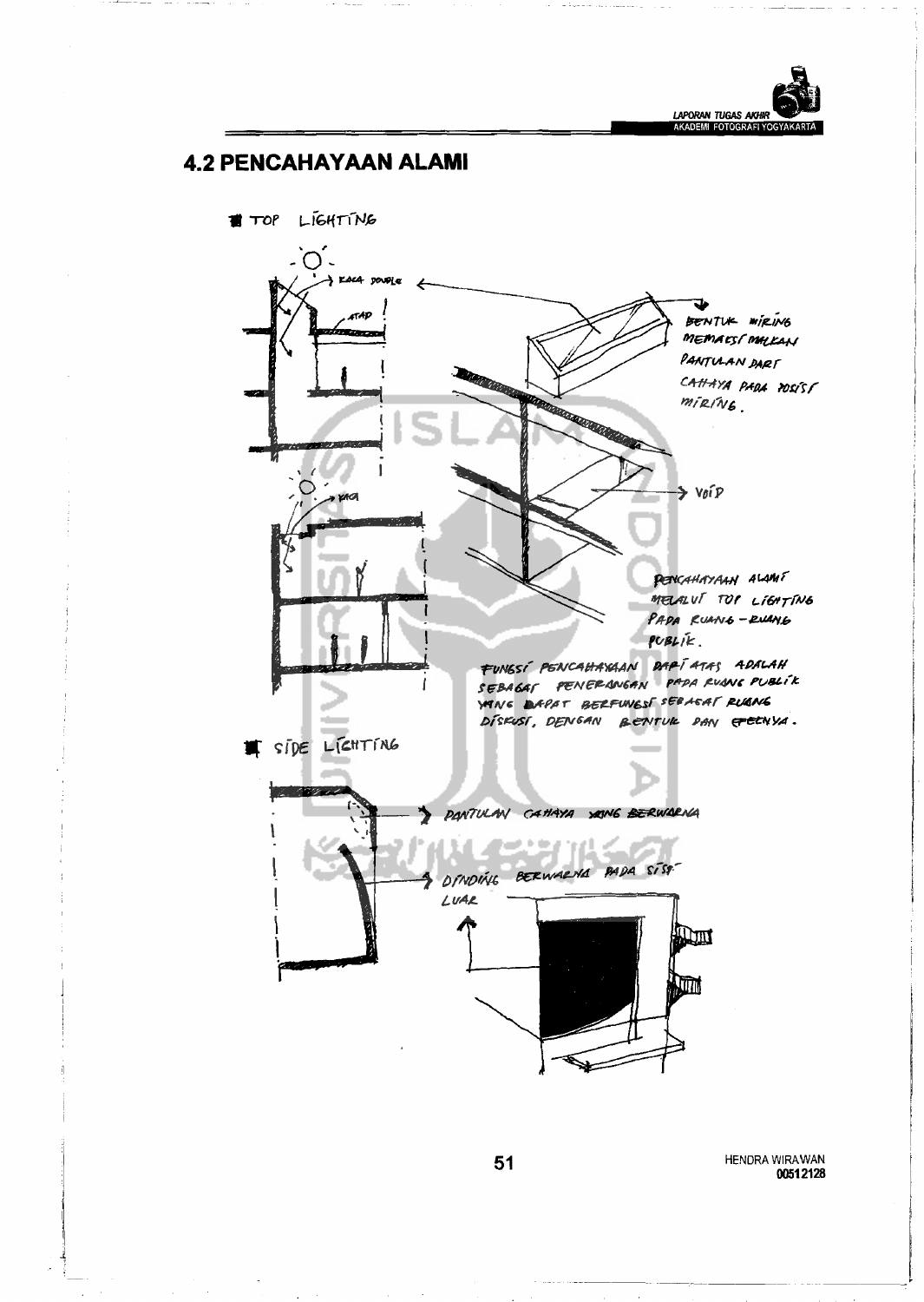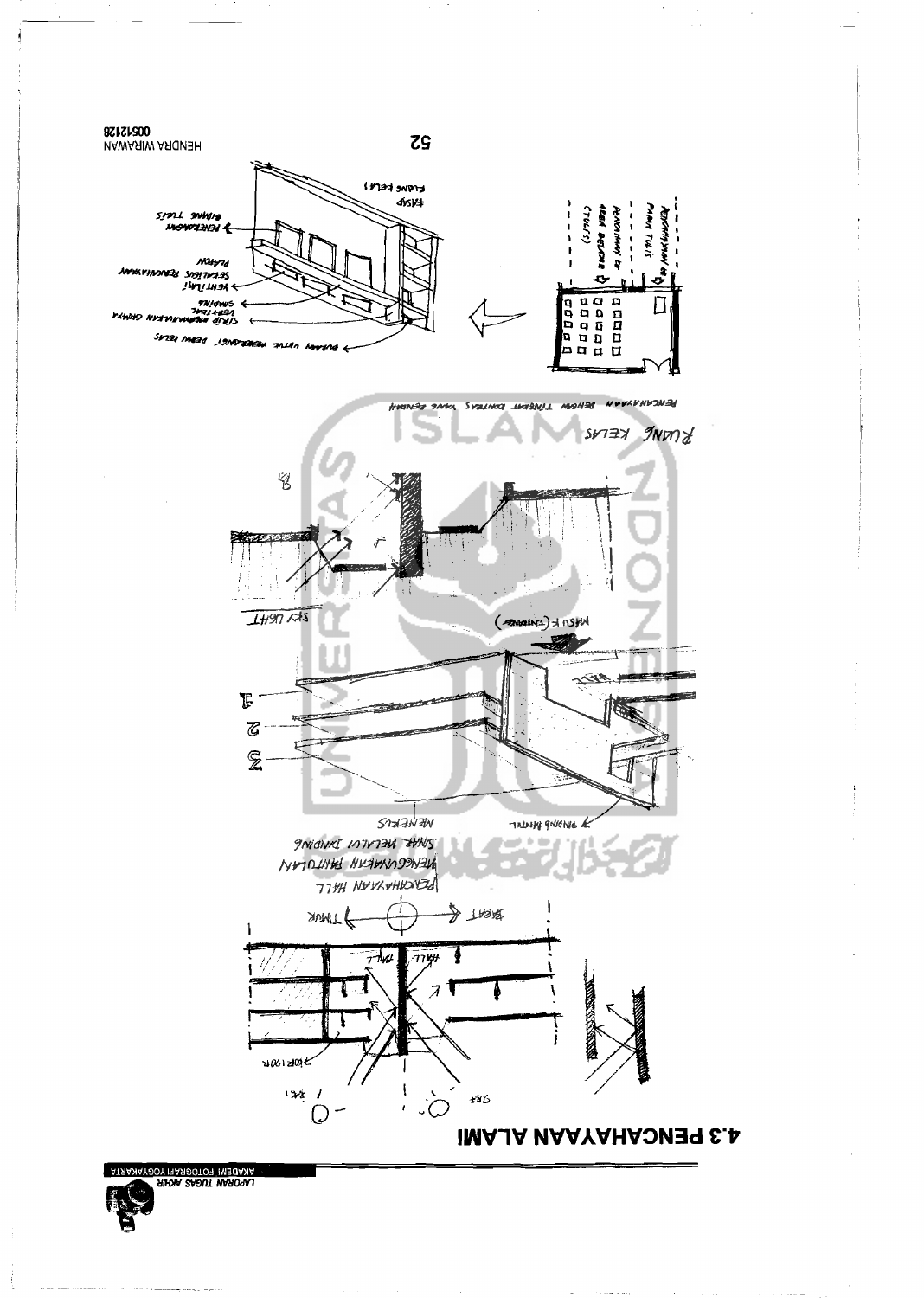MAWASIW ASICIASH<br>8\$f\$f&00



**es** 

 $\mathcal{L}_{\mathcal{A}}$ 

 $\mathcal{A}^{\mathcal{A}}$ 

LAPORAN TUGAS AVIHR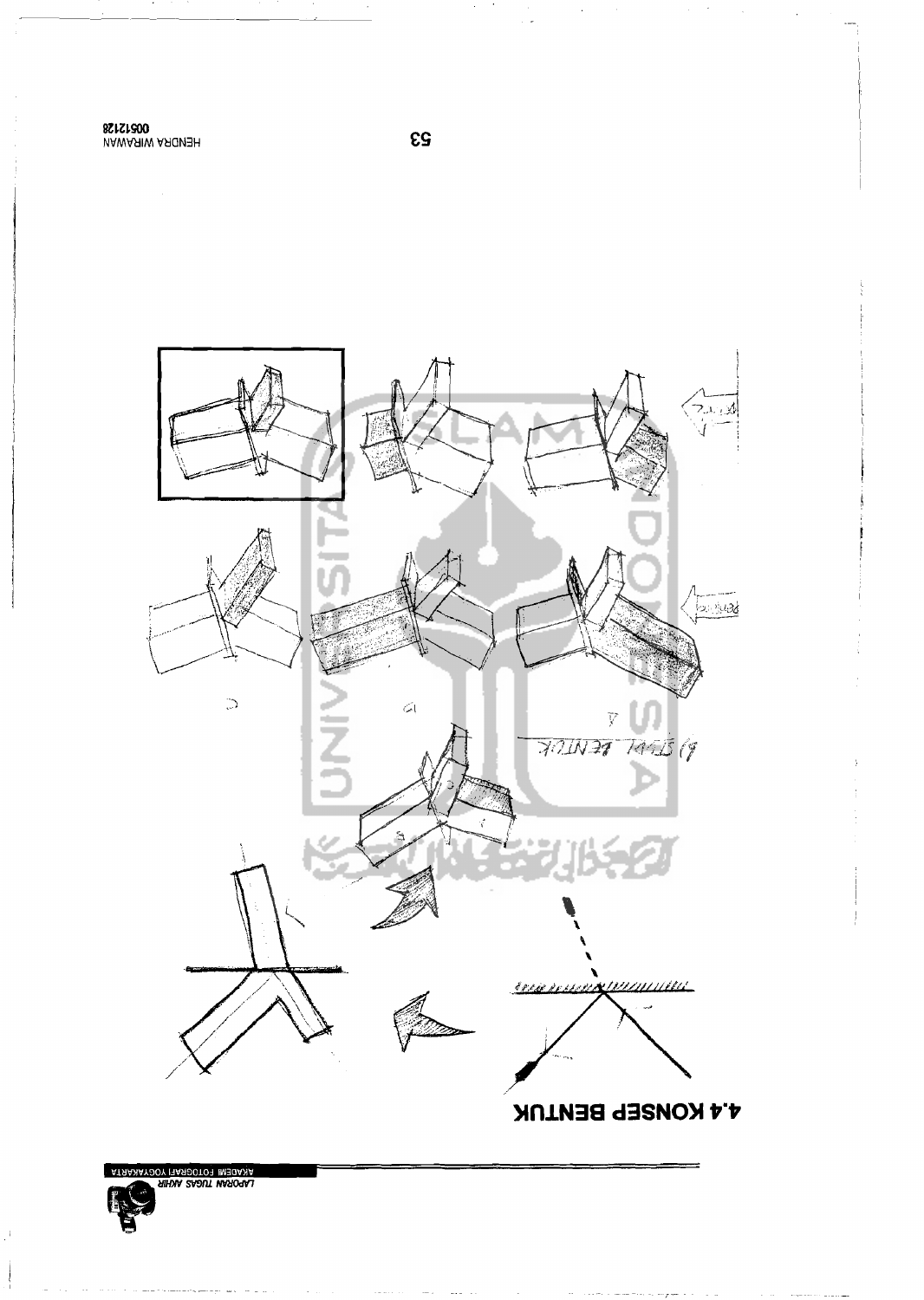**UAWASIW ASICISH**<br>8SISI800



 $\overline{r}$ S

LANDEM FOTOGRAFI YOGYANARTA